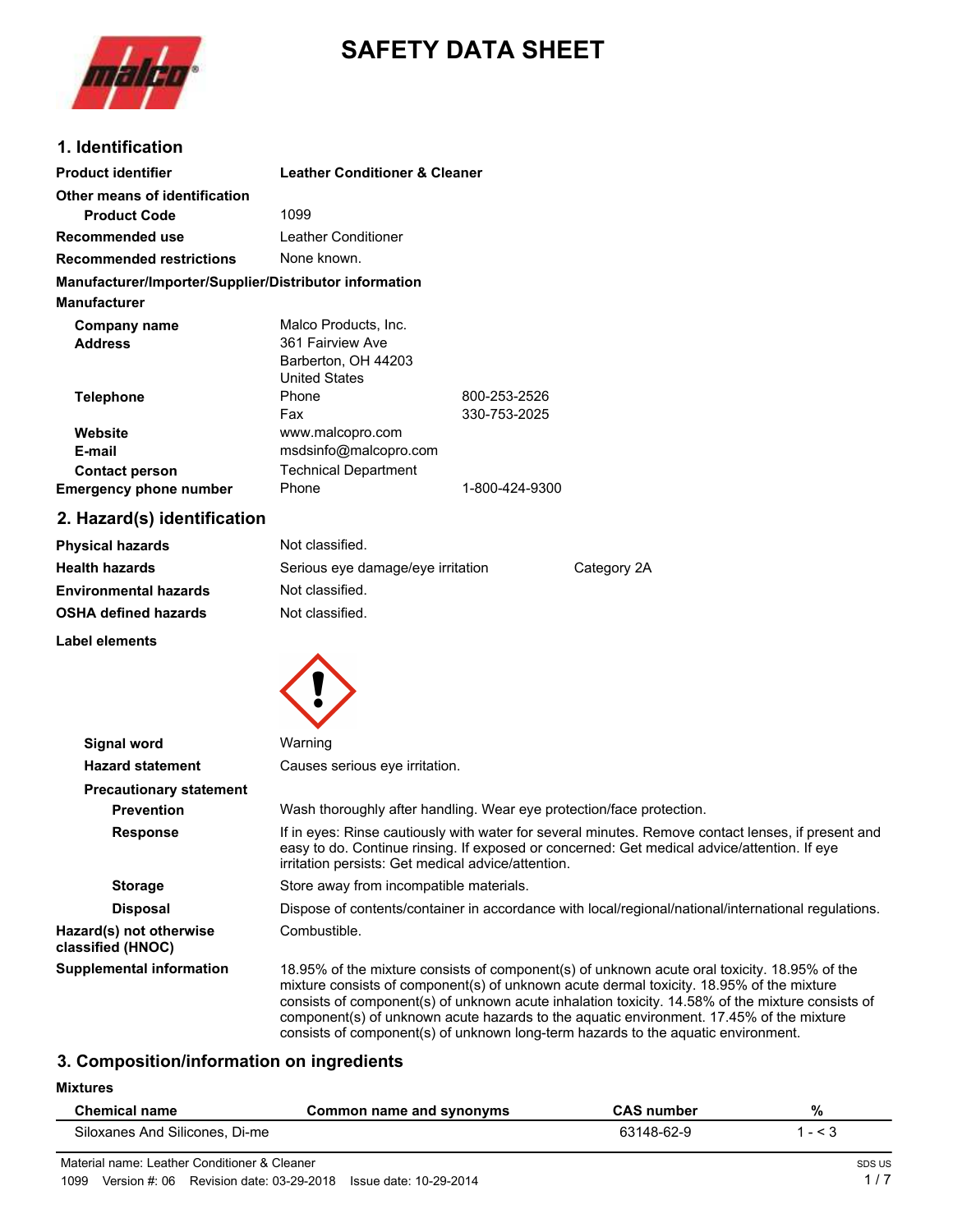| <b>Chemical name</b>                                             | Common name and synonyms | <b>CAS</b> number | %          |
|------------------------------------------------------------------|--------------------------|-------------------|------------|
| "1,3-Bis(hydroxymethyl)-5,5-dimeth<br>ylimidazolidine-2,4-dione" |                          | 6440-58-0         | ${}_{0.2}$ |
| Tetrasodium<br>Ethylenediaminetetraacetate                       |                          | 64-02-8           | ${}_{0.2}$ |
| Sodium Hydroxide                                                 |                          | 1310-73-2         | < 0.1      |
| Other components below reportable levels                         |                          |                   | $90 - 100$ |

\*Designates that a specific chemical identity and/or percentage of composition has been withheld as a trade secret.

## **4. First-aid measures**

| <b>Inhalation</b>                                                            | Move to fresh air. Call a physician if symptoms develop or persist.                                                                                                                                                 |
|------------------------------------------------------------------------------|---------------------------------------------------------------------------------------------------------------------------------------------------------------------------------------------------------------------|
| <b>Skin contact</b>                                                          | Wash off with soap and water. Get medical attention if irritation develops and persists.                                                                                                                            |
| Eye contact                                                                  | Immediately flush eyes with plenty of water for at least 15 minutes. Remove contact lenses, if<br>present and easy to do. Continue rinsing. If eye irritation persists: Get medical advice/attention.               |
| Ingestion                                                                    | Rinse mouth. Do not induce vomiting without advice from poison control center. If vomiting occurs,<br>keep head low so that stomach content doesn't get into the lungs. Get medical attention if<br>symptoms occur. |
| <b>Most important</b><br>symptoms/effects, acute and<br>delayed              | Severe eye irritation. Symptoms may include stinging, tearing, redness, swelling, and blurred<br>vision.                                                                                                            |
| Indication of immediate<br>medical attention and special<br>treatment needed | Provide general supportive measures and treat symptomatically. Keep victim under observation.<br>Symptoms may be delayed.                                                                                           |
| <b>General information</b>                                                   | Ensure that medical personnel are aware of the material(s) involved, and take precautions to<br>protect themselves.                                                                                                 |

# **5. Fire-fighting measures**

| Suitable extinguishing media                                     | Foam. Dry chemicals. Carbon dioxide (CO2).                                                     |
|------------------------------------------------------------------|------------------------------------------------------------------------------------------------|
| Unsuitable extinguishing<br>media                                | Do not use water jet as an extinguisher, as this will spread the fire.                         |
| Specific hazards arising from<br>the chemical                    | During fire, gases hazardous to health may be formed.                                          |
| Special protective equipment<br>and precautions for firefighters | Self-contained breathing apparatus and full protective clothing must be worn in case of fire.  |
| <b>Fire fighting</b><br>equipment/instructions                   | Cool containers exposed to heat with water spray and remove container, if no risk is involved. |
| <b>Specific methods</b>                                          | Use standard firefighting procedures and consider the hazards of other involved materials.     |
| <b>General fire hazards</b>                                      | Combustible. No unusual fire or explosion hazards noted.                                       |

## **6. Accidental release measures**

| Personal precautions,<br>protective equipment and<br>emergency procedures | Keep unnecessary personnel away. Keep people away from and upwind of spill/leak. Wear<br>appropriate protective equipment and clothing during clean-up. Do not touch damaged containers<br>or spilled material unless wearing appropriate protective clothing. Ensure adequate ventilation.<br>Local authorities should be advised if significant spillages cannot be contained. For personal<br>protection, see section 8 of the SDS. |
|---------------------------------------------------------------------------|----------------------------------------------------------------------------------------------------------------------------------------------------------------------------------------------------------------------------------------------------------------------------------------------------------------------------------------------------------------------------------------------------------------------------------------|
| <b>Methods and materials for</b><br>containment and cleaning up           | Large Spills: Stop the flow of material, if this is without risk. Dike the spilled material, where this is<br>possible. Absorb in vermiculite, dry sand or earth and place into containers. Following product<br>recovery, flush area with water.                                                                                                                                                                                      |
|                                                                           | Small Spills: Wipe up with absorbent material (e.g. cloth, fleece). Clean surface thoroughly to<br>remove residual contamination.                                                                                                                                                                                                                                                                                                      |
| <b>Environmental precautions</b>                                          | Never return spills to original containers for re-use. For waste disposal, see section 13 of the SDS.<br>Avoid discharge into drains, water courses or onto the ground.                                                                                                                                                                                                                                                                |
| 7. Handling and storage                                                   |                                                                                                                                                                                                                                                                                                                                                                                                                                        |
| <b>Precautions for safe handling</b>                                      | Avoid contact with eyes. Avoid prolonged or repeated contact with skin. Avoid prolonged exposure.<br>Use only in well-ventilated areas. Wear appropriate personal protective equipment. Observe good<br>industrial hygiene practices.                                                                                                                                                                                                  |
| Conditions for safe storage,<br>including any incompatibilities           | Keep away from heat and sources of ignition. Store in original tightly closed container. Store away<br>from incompatible materials (see Section 10 of the SDS).                                                                                                                                                                                                                                                                        |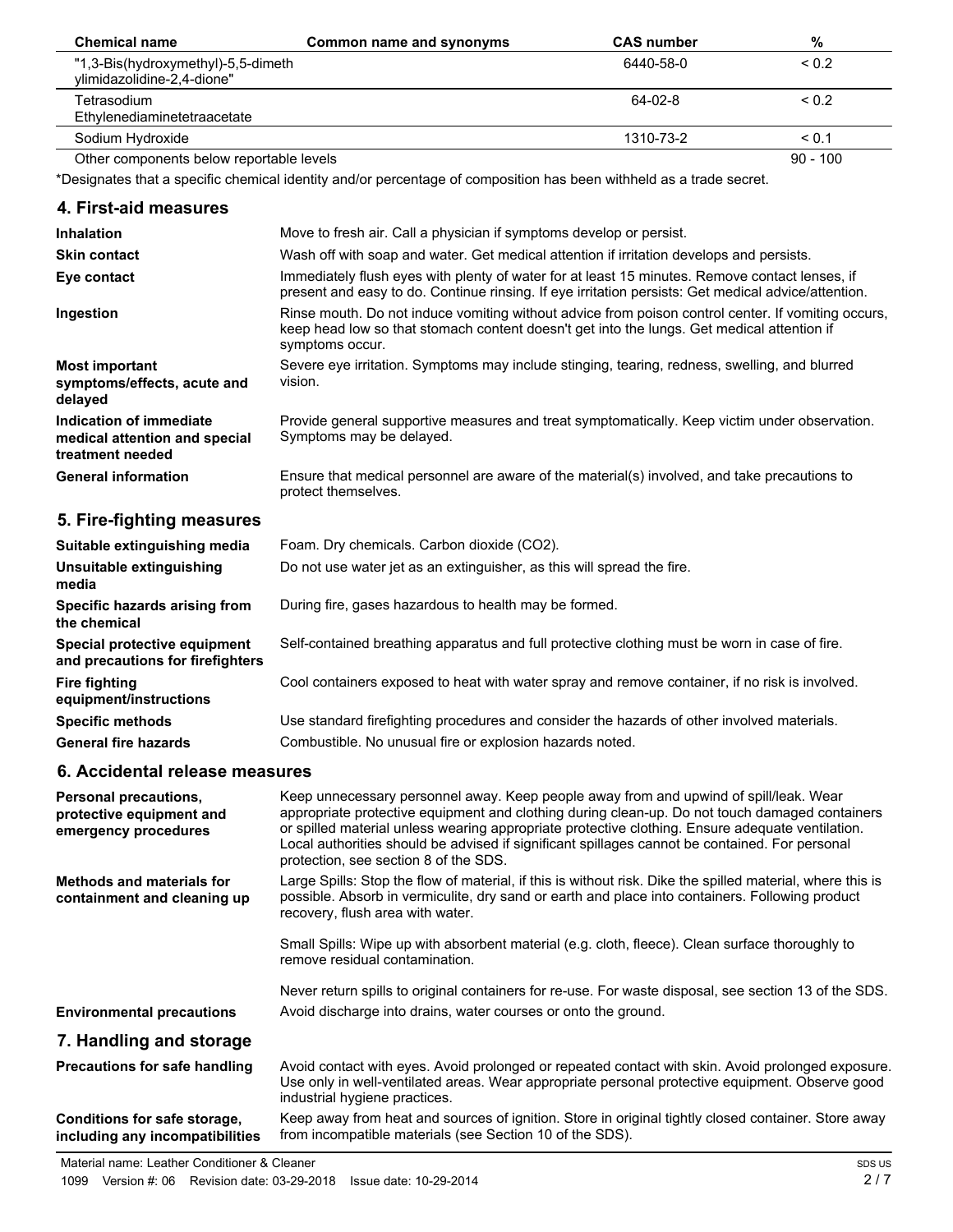# **8. Exposure controls/personal protection**

## **Occupational exposure limits**

The following constituents are the only constituents of the product which have a PEL, TLV or other recommended exposure limit. At this time, the other constituents have no known exposure limits.

| US. OSHA Table Z-1 Limits for Air Contaminants (29 CFR 1910.1000)<br><b>Components</b> | <b>Type</b>                                                           | Value                                                                                                                                                                                                                                                                                                                                                                                                          |
|----------------------------------------------------------------------------------------|-----------------------------------------------------------------------|----------------------------------------------------------------------------------------------------------------------------------------------------------------------------------------------------------------------------------------------------------------------------------------------------------------------------------------------------------------------------------------------------------------|
| Sodium Hydroxide (CAS<br>1310-73-2)                                                    | PEL                                                                   | $2$ mg/m $3$                                                                                                                                                                                                                                                                                                                                                                                                   |
| <b>US. ACGIH Threshold Limit Values</b>                                                |                                                                       |                                                                                                                                                                                                                                                                                                                                                                                                                |
| <b>Components</b>                                                                      | <b>Type</b>                                                           | Value                                                                                                                                                                                                                                                                                                                                                                                                          |
| Sodium Hydroxide (CAS<br>1310-73-2)                                                    | Ceiling                                                               | $2$ mg/m $3$                                                                                                                                                                                                                                                                                                                                                                                                   |
| US. NIOSH: Pocket Guide to Chemical Hazards                                            |                                                                       |                                                                                                                                                                                                                                                                                                                                                                                                                |
| <b>Components</b>                                                                      | <b>Type</b>                                                           | <b>Value</b>                                                                                                                                                                                                                                                                                                                                                                                                   |
| Sodium Hydroxide (CAS<br>1310-73-2)                                                    | Ceiling                                                               | $2$ mg/m $3$                                                                                                                                                                                                                                                                                                                                                                                                   |
| <b>Biological limit values</b>                                                         | No biological exposure limits noted for the ingredient(s).            |                                                                                                                                                                                                                                                                                                                                                                                                                |
| Appropriate engineering<br>controls                                                    | eyewash station.                                                      | Good general ventilation (typically 10 air changes per hour) should be used. Ventilation rates<br>should be matched to conditions. If applicable, use process enclosures, local exhaust ventilation,<br>or other engineering controls to maintain airborne levels below recommended exposure limits. If<br>exposure limits have not been established, maintain airborne levels to an acceptable level. Provide |
|                                                                                        | Individual protection measures, such as personal protective equipment |                                                                                                                                                                                                                                                                                                                                                                                                                |
| <b>Eye/face protection</b>                                                             | Wear safety glasses with side shields (or goggles).                   |                                                                                                                                                                                                                                                                                                                                                                                                                |
| <b>Skin protection</b>                                                                 |                                                                       |                                                                                                                                                                                                                                                                                                                                                                                                                |
| <b>Hand protection</b>                                                                 | Wear appropriate chemical resistant gloves.                           |                                                                                                                                                                                                                                                                                                                                                                                                                |
| Other                                                                                  | Wear suitable protective clothing.                                    |                                                                                                                                                                                                                                                                                                                                                                                                                |
| <b>Respiratory protection</b>                                                          | certified respirators.                                                | When workers are facing concentrations above the exposure limit they must use appropriate                                                                                                                                                                                                                                                                                                                      |
| <b>Thermal hazards</b>                                                                 | Wear appropriate thermal protective clothing, when necessary.         |                                                                                                                                                                                                                                                                                                                                                                                                                |
| <b>General hygiene</b><br>considerations                                               | equipment to remove contaminants.                                     | Always observe good personal hygiene measures, such as washing after handling the material<br>and before eating, drinking, and/or smoking. Routinely wash work clothing and protective                                                                                                                                                                                                                         |

## **9. Physical and chemical properties**

| Appearance                                   | Viscous, Cream.     |
|----------------------------------------------|---------------------|
| <b>Physical state</b>                        | Liquid.             |
| <b>Form</b>                                  | Liquid.             |
| Color                                        | White.              |
| Odor                                         | Leather             |
| <b>Odor threshold</b>                        | Not available.      |
| рH                                           | 7.3 - 7.7 estimated |
| Melting point/freezing point                 | Not available.      |
| Initial boiling point and boiling<br>range   | Not available.      |
| <b>Flash point</b>                           | Not available.      |
| <b>Evaporation rate</b>                      | Not available.      |
| Flammability (solid, gas)                    | Not applicable.     |
| Upper/lower flammability or explosive limits |                     |
| <b>Flammability limit - lower</b><br>$(\%)$  | Not available.      |
| <b>Flammability limit - upper</b><br>$(\%)$  | Not available.      |
| Explosive limit - lower (%)                  | Not available.      |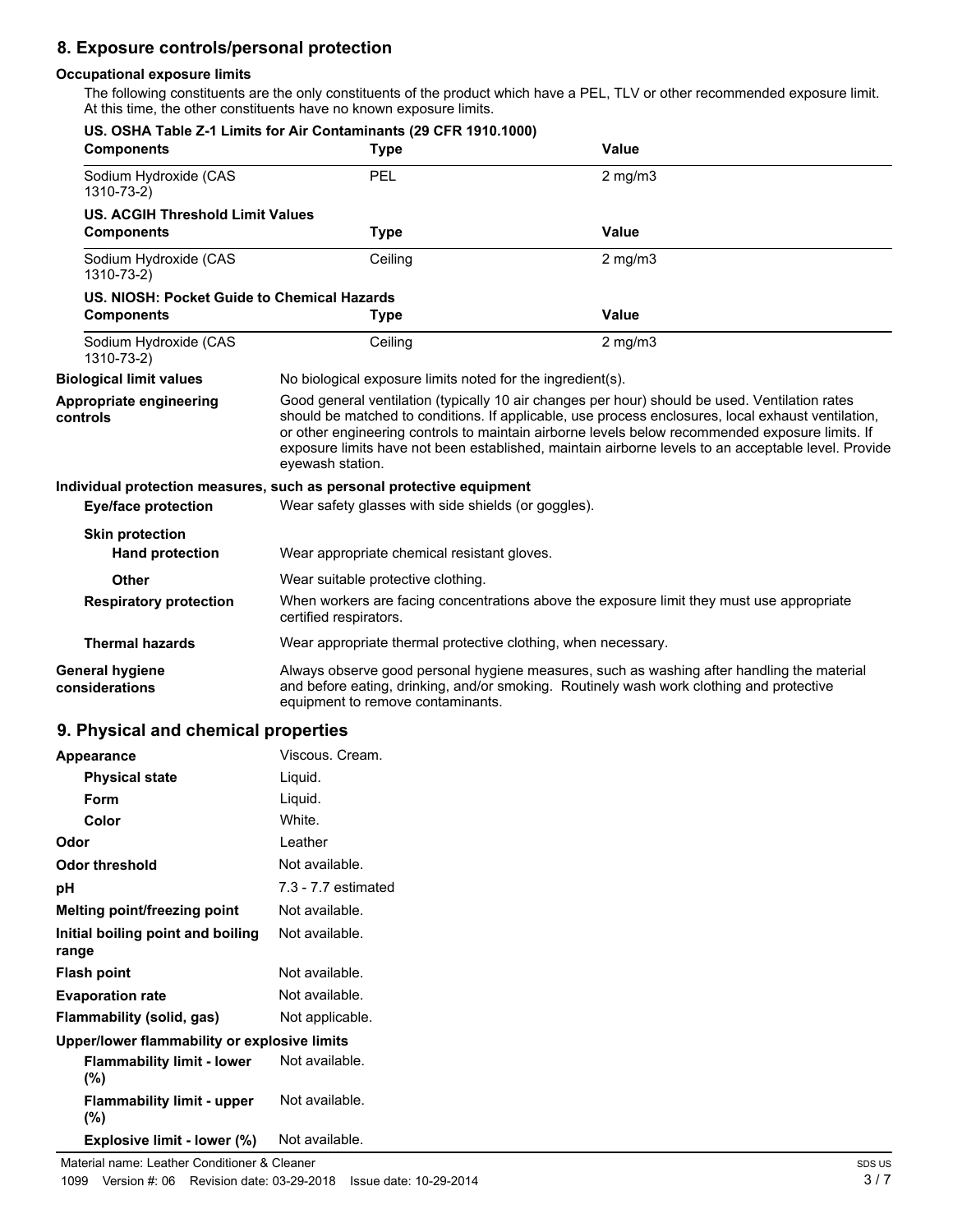| Explosive limit - upper (%)                       | Not available.         |
|---------------------------------------------------|------------------------|
| Vapor pressure                                    | 0.00001 hPa estimated  |
| <b>Vapor density</b>                              | Not available.         |
| <b>Relative density</b>                           | Not available.         |
| Solubility(ies)                                   |                        |
| <b>Solubility (water)</b>                         | 100 %                  |
| <b>Partition coefficient</b><br>(n-octanol/water) | Not available.         |
| <b>Auto-ignition temperature</b>                  | Not available.         |
| Decomposition temperature                         | Not available.         |
| <b>Viscosity</b>                                  | 14000 cP               |
| <b>Viscosity temperature</b>                      | 68 °F (20 °C)          |
| <b>Other information</b>                          |                        |
| <b>Density</b>                                    | 8.12 lbs/gal estimated |
| <b>Explosive properties</b>                       | Not explosive.         |
| <b>Flash point class</b>                          | None                   |
| <b>Oxidizing properties</b>                       | Not oxidizing.         |
| <b>Percent volatile</b>                           | 77.56 % estimated      |
| <b>VOC</b>                                        | 0.08%                  |

# **10. Stability and reactivity**

| <b>Reactivity</b>                            | The product is stable and non-reactive under normal conditions of use, storage and transport. |
|----------------------------------------------|-----------------------------------------------------------------------------------------------|
| <b>Chemical stability</b>                    | Material is stable under normal conditions.                                                   |
| <b>Possibility of hazardous</b><br>reactions | No dangerous reaction known under conditions of normal use.                                   |
| <b>Conditions to avoid</b>                   | Contact with incompatible materials.                                                          |
| Incompatible materials                       | Strong oxidizing agents.                                                                      |
| <b>Hazardous decomposition</b><br>products   | No hazardous decomposition products are known.                                                |

# **11. Toxicological information**

## **Information on likely routes of exposure**

| <b>Inhalation</b>                                                                  | Prolonged inhalation may be harmful.                                                                                   |
|------------------------------------------------------------------------------------|------------------------------------------------------------------------------------------------------------------------|
| <b>Skin contact</b>                                                                | No adverse effects due to skin contact are expected.                                                                   |
| Eye contact                                                                        | Causes serious eye irritation.                                                                                         |
| Ingestion                                                                          | May cause discomfort if swallowed. However, ingestion is not likely to be a primary route of<br>occupational exposure. |
| Symptoms related to the<br>physical, chemical and<br>toxicological characteristics | Severe eye irritation. Symptoms may include stinging, tearing, redness, swelling, and blurred<br>vision.               |

#### **Information on toxicological effects**

| <b>Acute toxicity</b>                        | May be harmful if swallowed. May cause respiratory irritation.               |                     |  |  |
|----------------------------------------------|------------------------------------------------------------------------------|---------------------|--|--|
| <b>Components</b>                            | <b>Species</b>                                                               | <b>Test Results</b> |  |  |
|                                              | "1,3-Bis(hydroxymethyl)-5,5-dimethylimidazolidine-2,4-dione" (CAS 6440-58-0) |                     |  |  |
| Acute                                        |                                                                              |                     |  |  |
| Oral                                         |                                                                              |                     |  |  |
| LD <sub>50</sub>                             | Rat                                                                          | $2$ g/kg            |  |  |
| <b>Skin corrosion/irritation</b>             | Prolonged skin contact may cause temporary irritation.                       |                     |  |  |
| Serious eye damage/eye<br>irritation         | Causes serious eye irritation.                                               |                     |  |  |
| Respiratory or skin sensitization            |                                                                              |                     |  |  |
| <b>Respiratory sensitization</b>             | Not a respiratory sensitizer.                                                |                     |  |  |
| <b>Skin sensitization</b>                    | This product is not expected to cause skin sensitization.                    |                     |  |  |
| Material name: Leather Conditioner & Cleaner |                                                                              | SDS US              |  |  |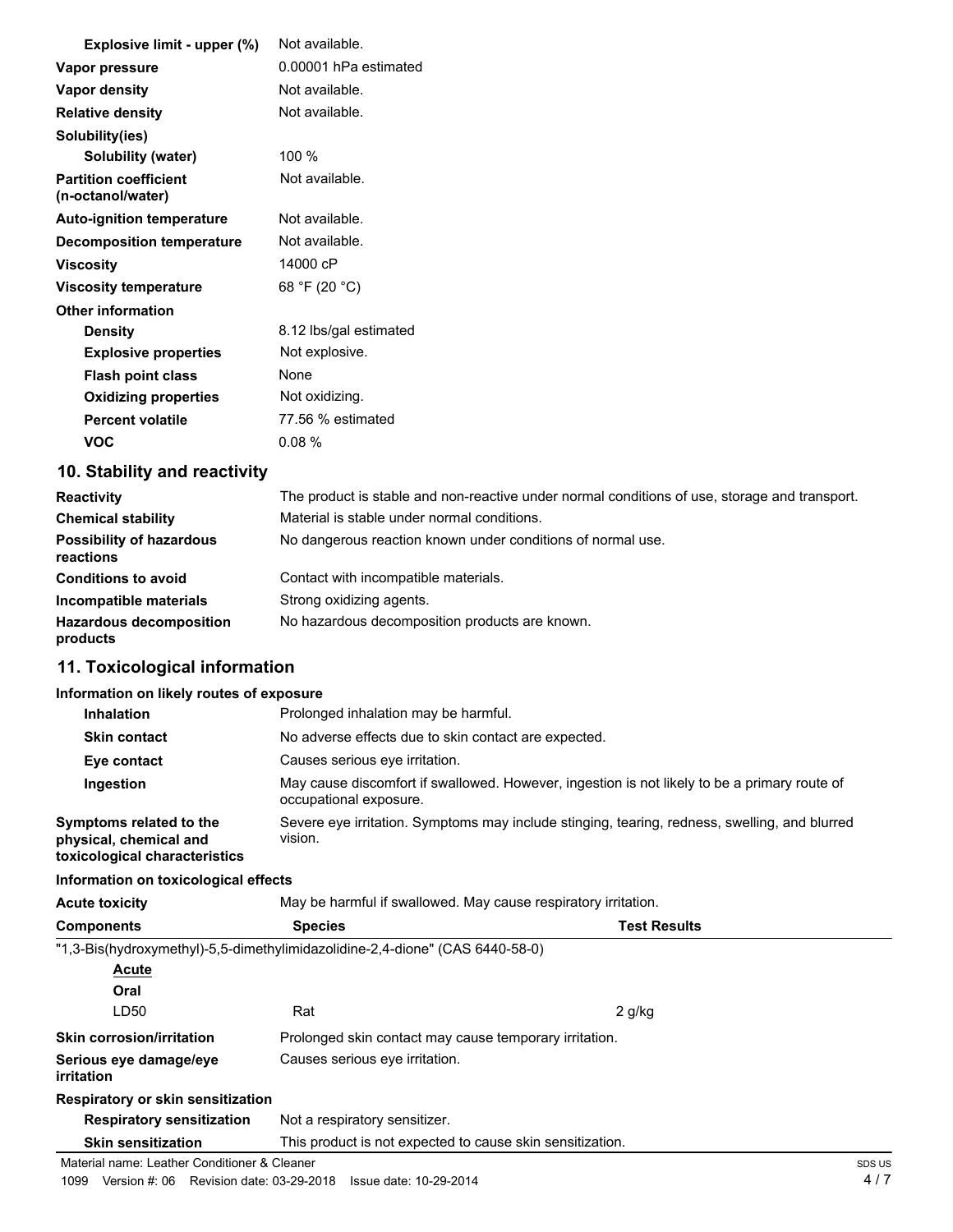| Germ cell mutagenicity                                                        | No data available to indicate product or any components present at greater than 0.1% are<br>mutagenic or genotoxic.                                                                                                    |                                                                                                                                                                                                     |                            |  |  |
|-------------------------------------------------------------------------------|------------------------------------------------------------------------------------------------------------------------------------------------------------------------------------------------------------------------|-----------------------------------------------------------------------------------------------------------------------------------------------------------------------------------------------------|----------------------------|--|--|
| Carcinogenicity                                                               | Not classifiable as to carcinogenicity to humans.                                                                                                                                                                      |                                                                                                                                                                                                     |                            |  |  |
| IARC Monographs. Overall Evaluation of Carcinogenicity                        |                                                                                                                                                                                                                        |                                                                                                                                                                                                     |                            |  |  |
| Not listed.<br>OSHA Specifically Regulated Substances (29 CFR 1910.1001-1052) |                                                                                                                                                                                                                        |                                                                                                                                                                                                     |                            |  |  |
| Not regulated.<br>US. National Toxicology Program (NTP) Report on Carcinogens |                                                                                                                                                                                                                        |                                                                                                                                                                                                     |                            |  |  |
| Not listed.                                                                   |                                                                                                                                                                                                                        |                                                                                                                                                                                                     |                            |  |  |
| <b>Reproductive toxicity</b>                                                  |                                                                                                                                                                                                                        | This product is not expected to cause reproductive or developmental effects.                                                                                                                        |                            |  |  |
| Specific target organ toxicity -<br>single exposure                           | Not classified.                                                                                                                                                                                                        |                                                                                                                                                                                                     |                            |  |  |
| Specific target organ toxicity -<br>repeated exposure                         | Not classified.                                                                                                                                                                                                        |                                                                                                                                                                                                     |                            |  |  |
| <b>Aspiration hazard</b>                                                      | Not an aspiration hazard.                                                                                                                                                                                              |                                                                                                                                                                                                     |                            |  |  |
| <b>Chronic effects</b>                                                        |                                                                                                                                                                                                                        | Prolonged inhalation may be harmful.                                                                                                                                                                |                            |  |  |
| 12. Ecological information                                                    |                                                                                                                                                                                                                        |                                                                                                                                                                                                     |                            |  |  |
| <b>Ecotoxicity</b>                                                            | The product is not classified as environmentally hazardous. However, this does not exclude the<br>possibility that large or frequent spills can have a harmful or damaging effect on the environment.                  |                                                                                                                                                                                                     |                            |  |  |
| <b>Components</b>                                                             |                                                                                                                                                                                                                        | <b>Species</b>                                                                                                                                                                                      | <b>Test Results</b>        |  |  |
| Siloxanes And Silicones, Di-me (CAS 63148-62-9)                               |                                                                                                                                                                                                                        |                                                                                                                                                                                                     |                            |  |  |
| <b>Aquatic</b>                                                                |                                                                                                                                                                                                                        |                                                                                                                                                                                                     |                            |  |  |
| Fish                                                                          | <b>LC50</b>                                                                                                                                                                                                            | Channel catfish (Ictalurus punctatus)                                                                                                                                                               | 2.36 - 4.15 mg/l, 96 hours |  |  |
| Sodium Hydroxide (CAS 1310-73-2)                                              |                                                                                                                                                                                                                        |                                                                                                                                                                                                     |                            |  |  |
| <b>Aquatic</b>                                                                |                                                                                                                                                                                                                        |                                                                                                                                                                                                     |                            |  |  |
| Fish                                                                          | <b>LC50</b>                                                                                                                                                                                                            | Western mosquitofish (Gambusia affinis) 125 mg/l, 96 hours                                                                                                                                          |                            |  |  |
| Tetrasodium Ethylenediaminetetraacetate (CAS 64-02-8)                         |                                                                                                                                                                                                                        |                                                                                                                                                                                                     |                            |  |  |
| <b>Aquatic</b><br>Fish                                                        | LC50                                                                                                                                                                                                                   | Bluegill (Lepomis macrochirus)                                                                                                                                                                      |                            |  |  |
|                                                                               |                                                                                                                                                                                                                        |                                                                                                                                                                                                     | 472 - 500 mg/l, 96 hours   |  |  |
| Persistence and degradability                                                 |                                                                                                                                                                                                                        | No data is available on the degradability of this product.                                                                                                                                          |                            |  |  |
| <b>Bioaccumulative potential</b>                                              |                                                                                                                                                                                                                        | No data available.                                                                                                                                                                                  |                            |  |  |
| <b>Mobility in soil</b>                                                       | No data available.                                                                                                                                                                                                     |                                                                                                                                                                                                     |                            |  |  |
| Other adverse effects                                                         | No other adverse environmental effects (e.g. ozone depletion, photochemical ozone creation<br>potential, endocrine disruption, global warming potential) are expected from this component.                             |                                                                                                                                                                                                     |                            |  |  |
| 13. Disposal considerations                                                   |                                                                                                                                                                                                                        |                                                                                                                                                                                                     |                            |  |  |
| <b>Disposal instructions</b>                                                  | Collect and reclaim or dispose in sealed containers at licensed waste disposal site. Dispose of<br>contents/container in accordance with local/regional/national/international regulations.                            |                                                                                                                                                                                                     |                            |  |  |
| Local disposal regulations                                                    |                                                                                                                                                                                                                        | Dispose in accordance with all applicable regulations.                                                                                                                                              |                            |  |  |
| <b>Hazardous waste code</b>                                                   | disposal company.                                                                                                                                                                                                      | The waste code should be assigned in discussion between the user, the producer and the waste                                                                                                        |                            |  |  |
| Waste from residues / unused<br>products                                      | Dispose of in accordance with local regulations. Empty containers or liners may retain some<br>product residues. This material and its container must be disposed of in a safe manner (see:<br>Disposal instructions). |                                                                                                                                                                                                     |                            |  |  |
| <b>Contaminated packaging</b>                                                 | disposal.                                                                                                                                                                                                              | Since emptied containers may retain product residue, follow label warnings even after container is<br>emptied. Empty containers should be taken to an approved waste handling site for recycling or |                            |  |  |
|                                                                               |                                                                                                                                                                                                                        |                                                                                                                                                                                                     |                            |  |  |

# **14. Transport information**

## **DOT**

Not regulated as dangerous goods.

## **IATA**

Not regulated as dangerous goods.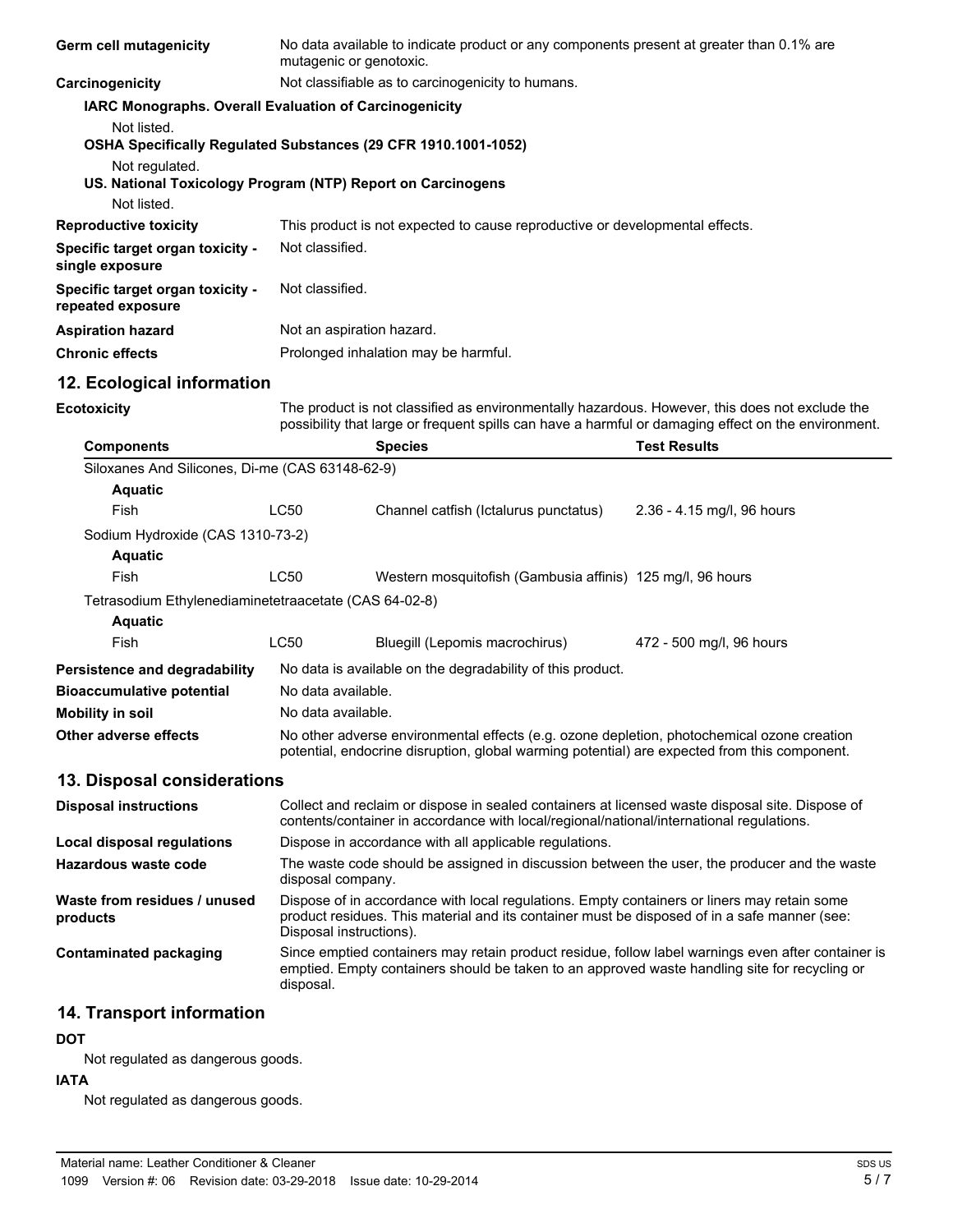#### **IMDG**

Not regulated as dangerous goods.

#### **Transport in bulk according to** Not established. Annex II of MARPOL 73/78 and **the IBC Code**

## **15. Regulatory information**

| <b>US federal regulations</b>                                                      | This product is a "Hazardous Chemical" as defined by the OSHA Hazard Communication<br>Standard, 29 CFR 1910.1200. |                        |
|------------------------------------------------------------------------------------|-------------------------------------------------------------------------------------------------------------------|------------------------|
|                                                                                    | TSCA Section 12(b) Export Notification (40 CFR 707, Subpt. D)                                                     |                        |
| Not regulated.                                                                     |                                                                                                                   |                        |
|                                                                                    | <b>CERCLA Hazardous Substance List (40 CFR 302.4)</b>                                                             |                        |
| Sodium Hydroxide (CAS 1310-73-2)<br><b>SARA 304 Emergency release notification</b> | Listed.                                                                                                           |                        |
| Not regulated.                                                                     |                                                                                                                   |                        |
| Not regulated.                                                                     | OSHA Specifically Regulated Substances (29 CFR 1910.1001-1052)                                                    |                        |
|                                                                                    | Superfund Amendments and Reauthorization Act of 1986 (SARA)                                                       |                        |
| SARA 302 Extremely hazardous substance                                             |                                                                                                                   |                        |
| Not listed.                                                                        |                                                                                                                   |                        |
| SARA 311/312 Hazardous<br>chemical                                                 | Yes                                                                                                               |                        |
| <b>Classified hazard</b><br>categories                                             | Serious eye damage or eye irritation                                                                              |                        |
| SARA 313 (TRI reporting)<br>Not regulated.                                         |                                                                                                                   |                        |
| <b>Other federal regulations</b>                                                   |                                                                                                                   |                        |
|                                                                                    | Clean Air Act (CAA) Section 112 Hazardous Air Pollutants (HAPs) List                                              |                        |
| Not regulated.                                                                     |                                                                                                                   |                        |
|                                                                                    | Clean Air Act (CAA) Section 112(r) Accidental Release Prevention (40 CFR 68.130)                                  |                        |
| Not regulated.                                                                     |                                                                                                                   |                        |
| <b>Safe Drinking Water Act</b><br>(SDWA)                                           | Not regulated.                                                                                                    |                        |
| <b>US state regulations</b>                                                        |                                                                                                                   |                        |
| <b>California Proposition 65</b>                                                   |                                                                                                                   |                        |
| subd. $(a)$                                                                        | US. California. Candidate Chemicals List. Safer Consumer Products Regulations (Cal. Code Regs, tit. 22, 69502.3,  |                        |
|                                                                                    | Sodium Hydroxide (CAS 1310-73-2)                                                                                  |                        |
| <b>International Inventories</b>                                                   |                                                                                                                   |                        |
| Country(s) or region                                                               | Inventory name                                                                                                    | On inventory (yes/no)* |
| Australia                                                                          | Australian Inventory of Chemical Substances (AICS)                                                                | No                     |
| Canada                                                                             | Domestic Substances List (DSL)                                                                                    | No                     |
| Canada                                                                             | Non-Domestic Substances List (NDSL)                                                                               | No                     |
| China                                                                              | Inventory of Existing Chemical Substances in China (IECSC)                                                        | No                     |
| Europe                                                                             | European Inventory of Existing Commercial Chemical<br>Substances (EINECS)                                         | No                     |
| Europe                                                                             | European List of Notified Chemical Substances (ELINCS)                                                            | No                     |
| Japan                                                                              | Inventory of Existing and New Chemical Substances (ENCS)                                                          | No                     |
| Korea                                                                              | Existing Chemicals List (ECL)                                                                                     | No                     |
| New Zealand                                                                        | New Zealand Inventory                                                                                             | No                     |
| Philippines                                                                        | Philippine Inventory of Chemicals and Chemical Substances<br>(PICCS)                                              | No                     |
| Taiwan                                                                             | Taiwan Toxic Chemical Substances (TCS)                                                                            | No                     |